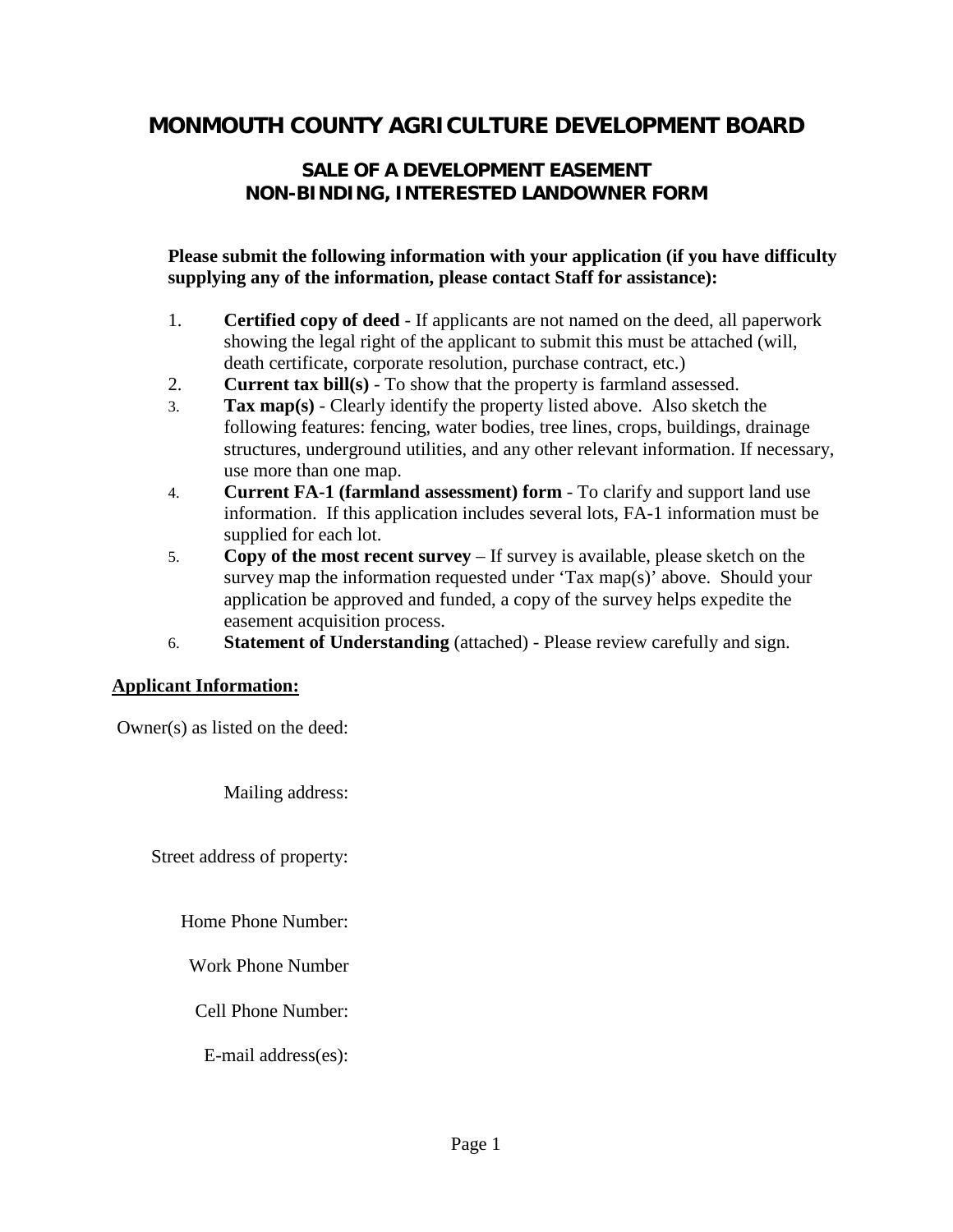### **Property Identification:**

Municipality: (if more than one, identify next to Block and Lot information below)

**Block: Lot: Acreage:**

**Total Acreage:** 0.00

## **Farm Information:**

- 1) Identify the operator of your farm:
	- Self: **TEMP**
	- Other:
- 2) Describe all agricultural activities on the property:
- 3) Describe any **non-agricultural** activities on the property (residential structures consistent with single family use, or agricultural labor housing are not considered non-agricultural activities):
- 4) Do you have a Farm Conservation Plan established with USDA Natural Resources Conservation Service?

Yes (Date Filed)

No  $\Box$ 

*Note: The Deed of Easement requires that landowners of deed-restricted property establish a Farm Conservation Plan within one year of the sale of an easement. This service is free of charge and may provide grant funds for soil and water conservation projects you may choose to do on your property).*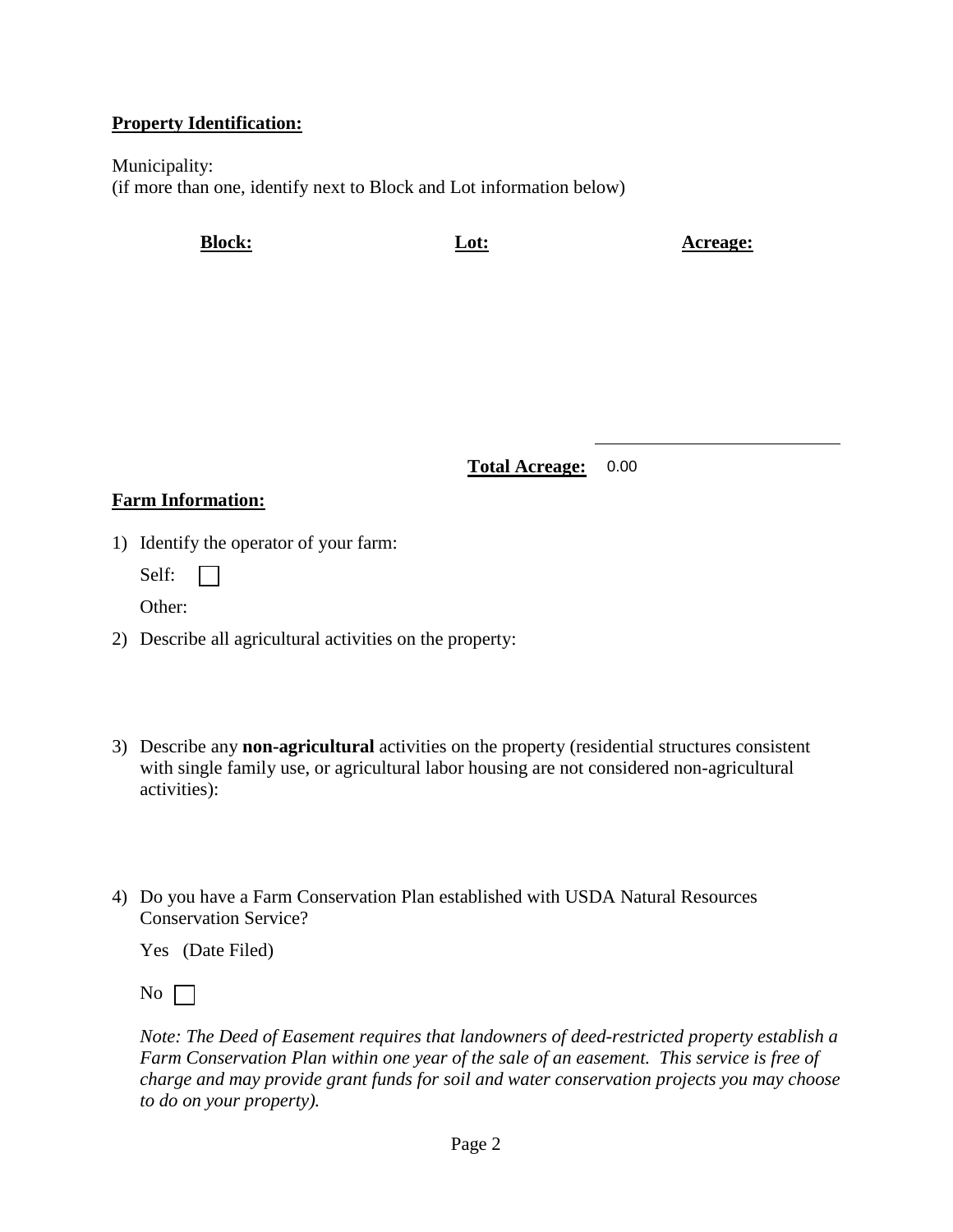Describe any soil and water conservation projects completed or proposed and show on attached tax map.

- 5) Number and type of **residences** currently located on the property:
- 6) List and describe ALL other buildings located on the property: Add separate sheet if necessary. Please indicate an index number for each structure, and place index number on attached survey/tax map.

| <b>Building</b> | Approximate       | <b>Use</b> |
|-----------------|-------------------|------------|
|                 | <b>Dimensions</b> |            |

7) Would you like to except any portion of your property from the terms and conditions of the Deed of Easement (e.g. for future expansion of existing non-agricultural activities)?

| Yes |  |
|-----|--|
| No  |  |

8) If yes, please indicate on attached tax map/survey the location and size of the area requested.

Explain the reason(s) for the request. The request may be approved, denied or approved with conditions. Please be aware that the designation of an exception area reduces the desirability of your application and the easement purchase price.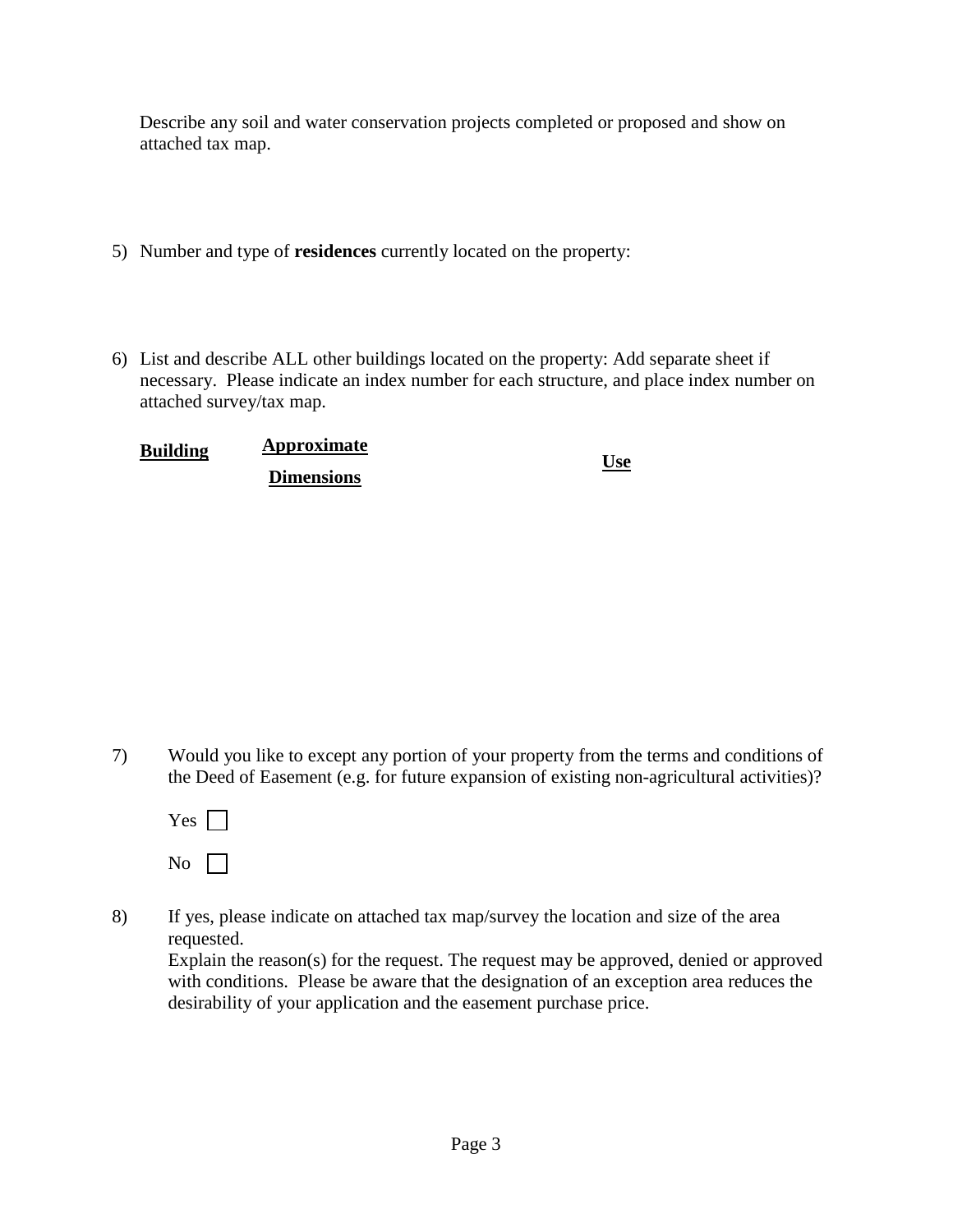9) Do you have any subdivision plans on the property?



 $\overline{N_0}$ 

If yes, what is the status of the subdivision request:

Explain why the subdivision was pursued and **attach copy(ies) of document(s) supporting status**:

- 10) Other information you think should be brought to the attention of the MCADB in order for them to adequately consider this application, such as historic significance:
- 11) List any liens, easements, and/or rights-of-way existing on the premises, if any: *Note: Lien holders must be notified of this application and grant permission to proceed with negotiations involving the sale of a development easement. Lien holders not familiar with this program are encouraged to call the office for information.*

Mail this application and the requested documents to: Monmouth County Agriculture Development Board Hall of Records Annex, 2nd Floor 1 East Main Street Freehold, NJ 07728

Attention: Harriet Honigfeld Phone: 732-431-7460 Fax: 732-409-7540